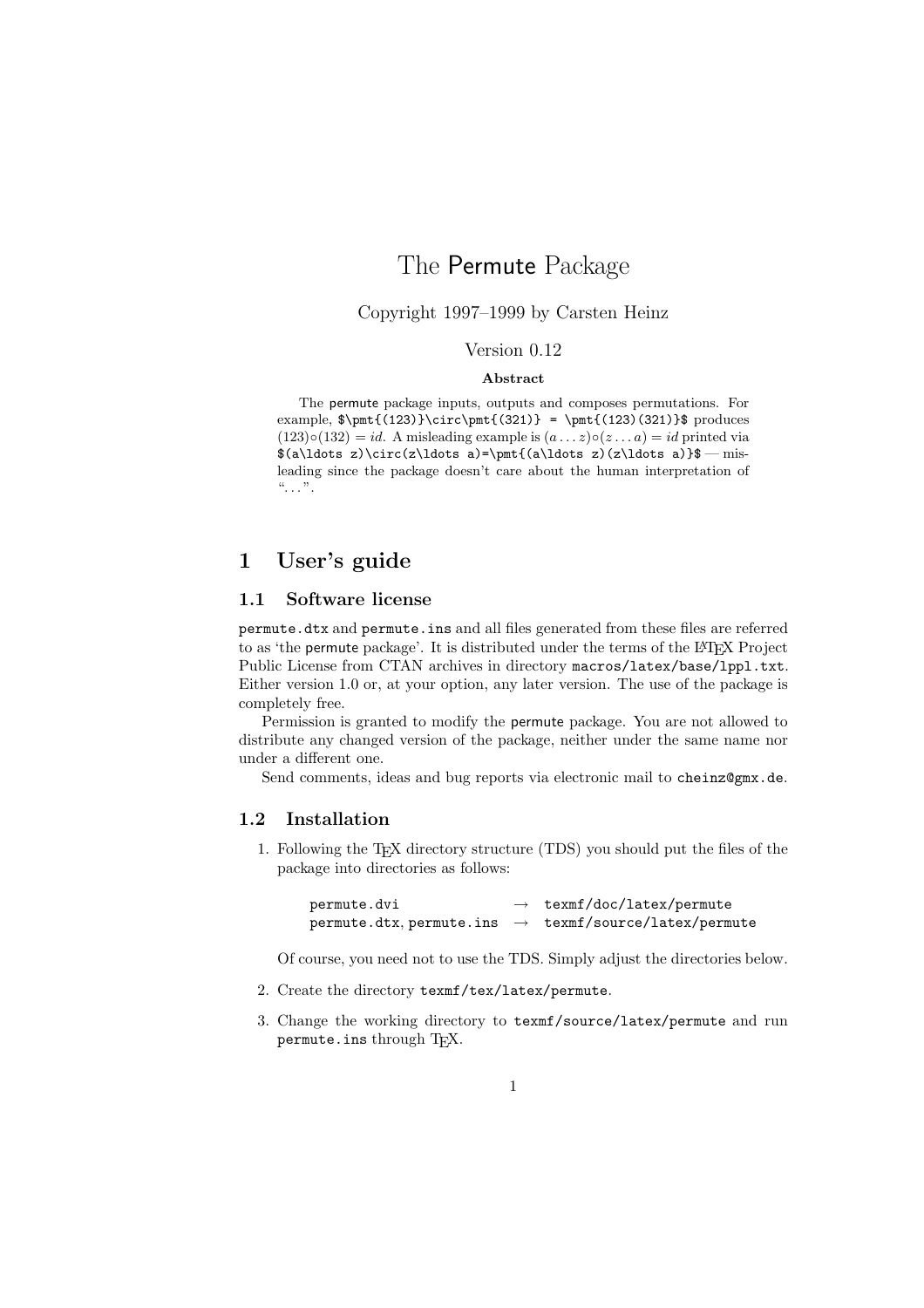- 4. Move the generated file to texmf/tex/latex/permute if this is not already done.
- 5. If your TEX implementation uses a filename database, update it.

### **1.3 Input and output formats**

**General notation.** First we restrict ourselves to  $S_1, \ldots, S_9$ :

$$
S_n := \{f : \{1, ..., n\} \to \{1, ..., n\} | f
$$
 is one-to-one and onto\}.

A permutation  $f \in S_n$  can be written **verbose** as an explicit sequence of preimage/image pairs like this:

$$
f = \begin{pmatrix} 1 & 2 & \dots & n \\ f(1) & f(2) & \dots & f(n) \end{pmatrix}.
$$

A permutation  $\sigma$  is a **cycle** and written  $\sigma = (x_1 x_2 \dots x_k)$  if and only if there are distinct numbers  $x_1, x_2, \ldots, x_k \in \{1, \ldots, n\}$  satisfying

$$
\begin{array}{rcl}\n\sigma(x_i) & = & x_{i+1} & \text{for all } 1 \leq i < k \\
\sigma(x_k) & = & x_1 & \text{for all } x \in \{1, \dots, n\} \setminus \{x_1, \dots, x_k\}.\n\end{array}
$$

This means that a cycle  $(x_1x_2...x_k)$  maps  $x_1$  to  $x_2, x_2$  to  $x_3, ..., x_k$  back to  $x_1$ , and fixes all other elements. Each permutation in  $S_n$  can be written as a composition of cycles, for example  $\binom{1}{2}$   $\frac{2}{1}$   $\frac{3}{5}$   $\frac{4}{4}$   $\binom{5}{2}$  = (12) $\circ$ (354) = (12)(354)—we leave out the "∘". Note that  $S_n$  is not commutative in general and that we compose from the right to the left. In the example 3 is mapped to 5 and then 5 stays 5 since unchanged by (12).

**Input formats.** If you want to enter a permutation cycle based, just write the cycles after each other.  $(12)(354)$  would be legal; there must not be a \circ in between. The verbose input format lists all pre-image/image pairs without any separators, but a space is allowed in between. The permutation above could also be entered as 12 21 35 43 54. The package distinguishes the two formats by looking at the first token: If and only if it's a left parenthesis, the package accepts cycles.

Now we drop the restriction  $n \leq 9$  and the limitation of permuting numbers: we can do it with nearly arbitrary (token) strings. To enter a string as pre-image, image or inside a cycle, enclose the string in braces. That's all! For example, I typed

# $1\{f(1)\}$   $2\{f(2)\}$  \ldots\ldots n{f(n)}

for  $\begin{pmatrix} 1 & 2 & \dots & n \\ f(1) & f(2) & \dots & f(n) \end{pmatrix}$ , which actually isn't a permutation at all.

In the sequel  $\langle pmt \rangle$  means either a verbose sequence or a sequence of cycles. *Do not use* \empty *or* \relax *or equivalent definitions inside pmt*.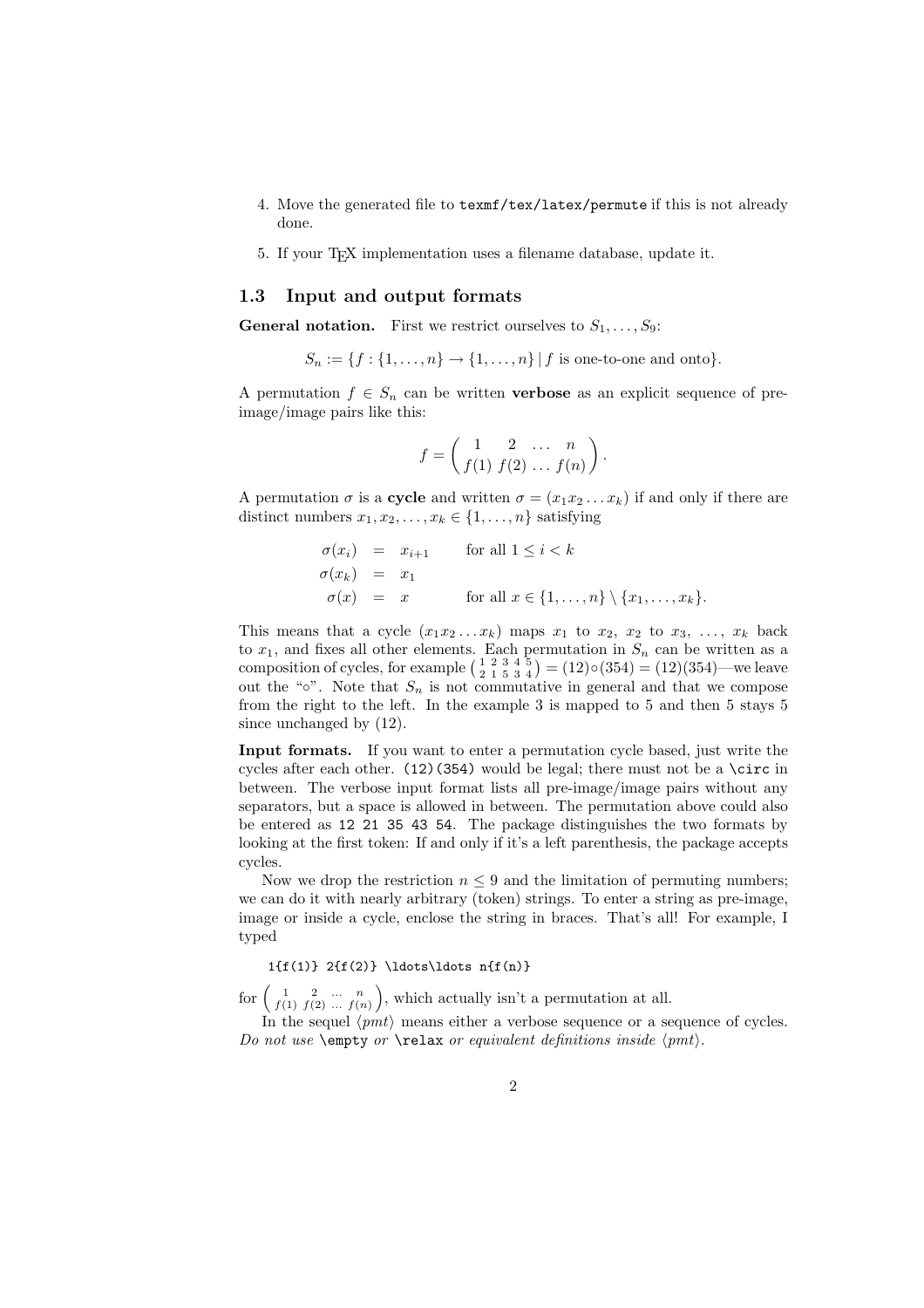**Output formats.** The package provides a cycle based and two verbose output formats. Some of the commands described below have an optional *print order* argument. Now let  $\langle print\ order \rangle$  equal  $n_1 n_2 \ldots n_k$  where each  $n_i$  is a single token or a braced string. If  $n_i$  and  $n_{i+1}$  both appear in a permutation and appear in different cycles, then the cycle containing  $n_i$  is printed first. Moreover the cycle starts with the element  $n_i$ . Cycles not covered by  $\langle print\ order\rangle$  are printed as they appear in the internal data format. Some examples on printing  $(12)(34)(56)$ :

| $\langle print\ order \rangle$ | results in   | $\langle print \ order \rangle$ | results in   |
|--------------------------------|--------------|---------------------------------|--------------|
| no order                       | (12)(34)(56) | empty                           | (56)(34)(12) |
|                                | (21)(56)(34) | 23                              | (21)(34)(56) |
| 6                              | (65)(34)(12) |                                 |              |

All results represent the same permutation. Note the difference between 'no order' and 'empty': The package uses a standard order if you don't request a special one.

There is some danger if you want to use a *single token string* as  $\langle print\ order \rangle$ . In this case you must enclose the string in *two level* of braces. Use *print order* ={{one}} to control ({one}{two})({two}{three})({three}{four}), for example. Since T<sub>EX</sub> discards one group level, {one} would lead to the order o, n, e. However,  $\langle print\ order \rangle = \{one\}$  {two} needs no extra braces.

For the verbose output formats,  $\langle print\ order\rangle$  plays the role of domain. The package uses exactly the elements and order, i.e. all pre-images not appearing in  $\langle print\ order\rangle$  are not printed, and we assume image=pre-image if pre-image appears in  $\langle print\ order\rangle$  but not in the permutation. Some examples on printing 1 $\{f(1)\}$  2 $\{f(2)\}$  \ldots\ldots n $\{f(n)\}$ :

| $\langle print \ order \rangle$                                                                   | results in                                                                                                                                                            |
|---------------------------------------------------------------------------------------------------|-----------------------------------------------------------------------------------------------------------------------------------------------------------------------|
| no order                                                                                          | $\left(\begin{array}{ccc} 1 & 2 & 3\ 4\ 5\ 6\ 7\ 8\ 9\ a\ b\ c\ d\ e\ f\ g\ h\ i\cr f(1)\ f(2)\ 3\ 4\ 5\ 6\ 7\ 8\ 9\ a\ b\ c\ d\ e\ f\ g\ h\ i\cr \end{array}\right)$ |
| $n\ldots 21$                                                                                      | $\left(\begin{array}{ccc} n & \ldots & 2 & 1 \\ f(n) & \ldots & f(2) & f(1) \end{array}\right)$                                                                       |
| 2\ldots n{n+1} $\begin{pmatrix} 2 & \cdots & n & n+1 \\ f(2) & \cdots & f(n) & n+1 \end{pmatrix}$ |                                                                                                                                                                       |
| empty                                                                                             |                                                                                                                                                                       |

The first example doesn't print '...' and ' $f(n)$ ' since the pre-images '...' and 'n' don't appear in the standard printing order (which is the domain here). But it shows image=pre-image pairs not in the permutation since the standard domain defines the elements as pre-images.

Note: (a) The (full) verbose format uses math mode and the T<sub>E</sub>X-primitive \atop. The latter causes a warning if used together with amsmath.sty. (b) The package defines a short verbose output format, too. It prints the row of images only. Don't take it for the cycle based format!

Finally, some commands also have a star-form which separate the output like this: (1 2 3 4). It is useful if you use strings instead of numbers, for example the permutation (one two three four) is printed with a \*-command.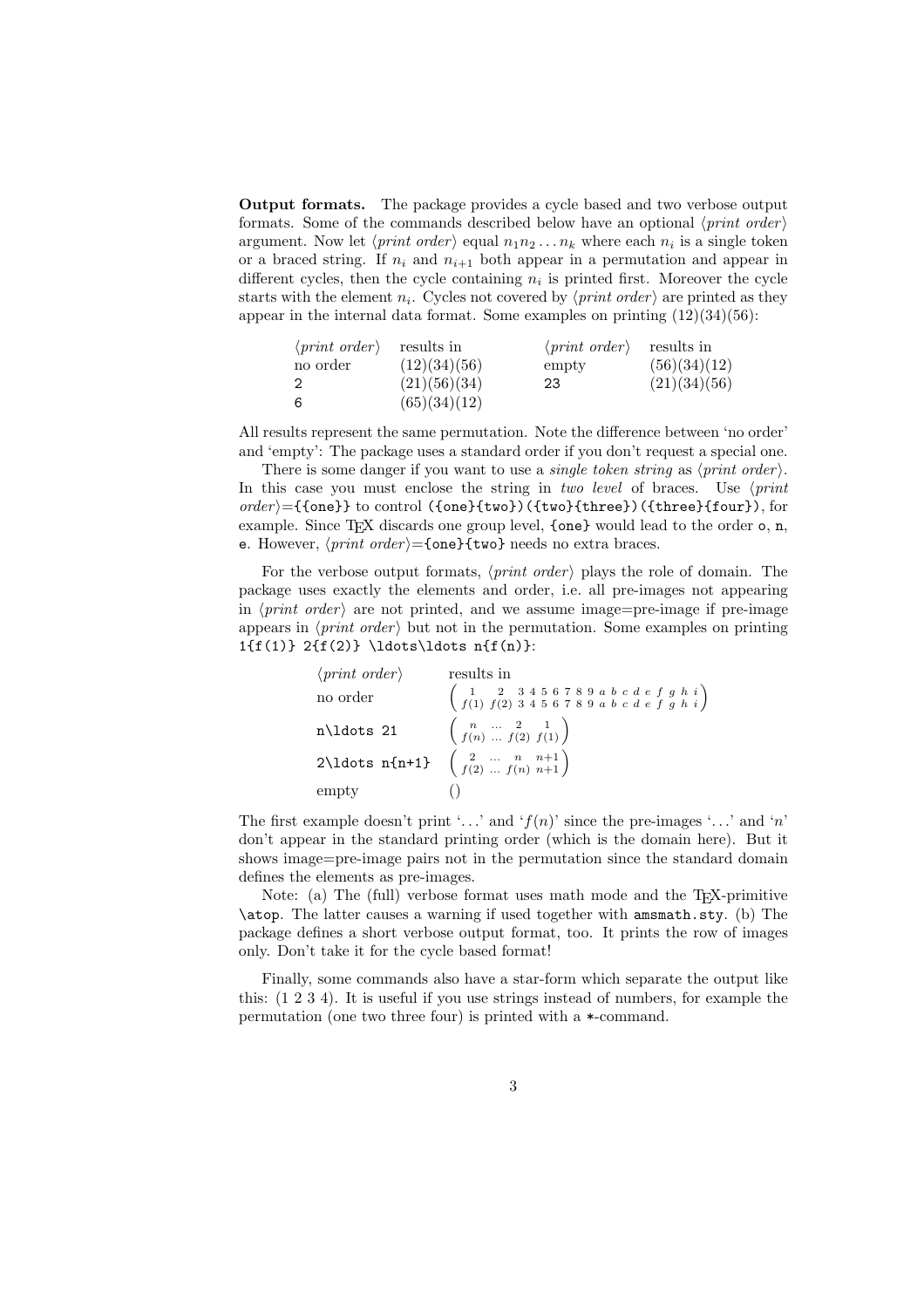# **1.4 User commands**

 $\mathrm{F}[*][[\langle print\ order\rangle]]{\langle pmt\rangle}$ 

calculates the composition of the cycles (if any) and prints the permutation: \pmt{(12)(23)(34)} prints (1234) and \pmt{12 23 34 41} gives (1234). Note that this command outputs cycles only. Some examples:

 $\pm$ {(12)(34)(56)} prints (12)(34)(56) \pmt\*[2]{(12)(34)(56)} prints (2 1)(5 6)(3 4) \pmt [23] {(12)(34)(56)} prints (21)(34)(56) \pmt\*[6]{(12)(34)(56)} prints (6 5)(3 4)(1 2)

The macro \pmtprintorder contains the standard printing order, see 1.5.

# $\mathcal{F}[\lfloor \sqrt{rint order} \rfloor] \{\langle pmt \rangle\}$

prints a verbose form of the permutation. The commands \pmtvshorttrue and \pmtvshortfalse controls whether the package prints only the row of images or the full pre-image/image format.

 $\mathcal{E}[[|p|] \leq \frac{1}{\{list \ of \ p|m} \}$ 

\pmtvtable[\*][[*print order* ]]{*list of pmts*}{*list of pmts*}

 $\overline{1}$ 

The commands compose each  $\sigma_1$  of the first list with each  $\sigma_2$  of the second list and write the result  $\sigma_1 \circ \sigma_2$  in row  $\sigma_1$  and column  $\sigma_2$ . For example,

| \$\$\pmttable{(),(12),(13),(23),(123),(132)} |  |                                               |
|----------------------------------------------|--|-----------------------------------------------|
|                                              |  | $\{()\,(12), (13), (23), (123), (132)\}$ \$\$ |

creates

| $\circ$                                                                                                                                                                                                                                   | $\emph{id} \quad \quad \text{(12)} \quad \text{(13)} \quad \text{(23)} \quad \text{(123)} \quad \text{(132)}$ |  |  |
|-------------------------------------------------------------------------------------------------------------------------------------------------------------------------------------------------------------------------------------------|---------------------------------------------------------------------------------------------------------------|--|--|
| id id (12) (13) (23) (123) (132)<br>(12) (12) id (132) (123) (23) (13)<br>(13) (13) (123) id (132) (12) (23)<br>(23) (23) (132) (123) id (13) (12)<br>(123) (123) (13) (23) (12) (132) id<br>(132) (132) (23) (12) (132) id<br>(132) (132 |                                                                                                               |  |  |
|                                                                                                                                                                                                                                           |                                                                                                               |  |  |
|                                                                                                                                                                                                                                           |                                                                                                               |  |  |
|                                                                                                                                                                                                                                           |                                                                                                               |  |  |
|                                                                                                                                                                                                                                           |                                                                                                               |  |  |
|                                                                                                                                                                                                                                           |                                                                                                               |  |  |

'()' stands for the identity map here. *Do not write*  $\partial$ , (12),... You may write \pmttable{(12),(123)}{(),(23),(123),(132)} to typeset a piece of the table or use \pmtvtable to print all permutations verbose. The optional arguments effect all printed permutations.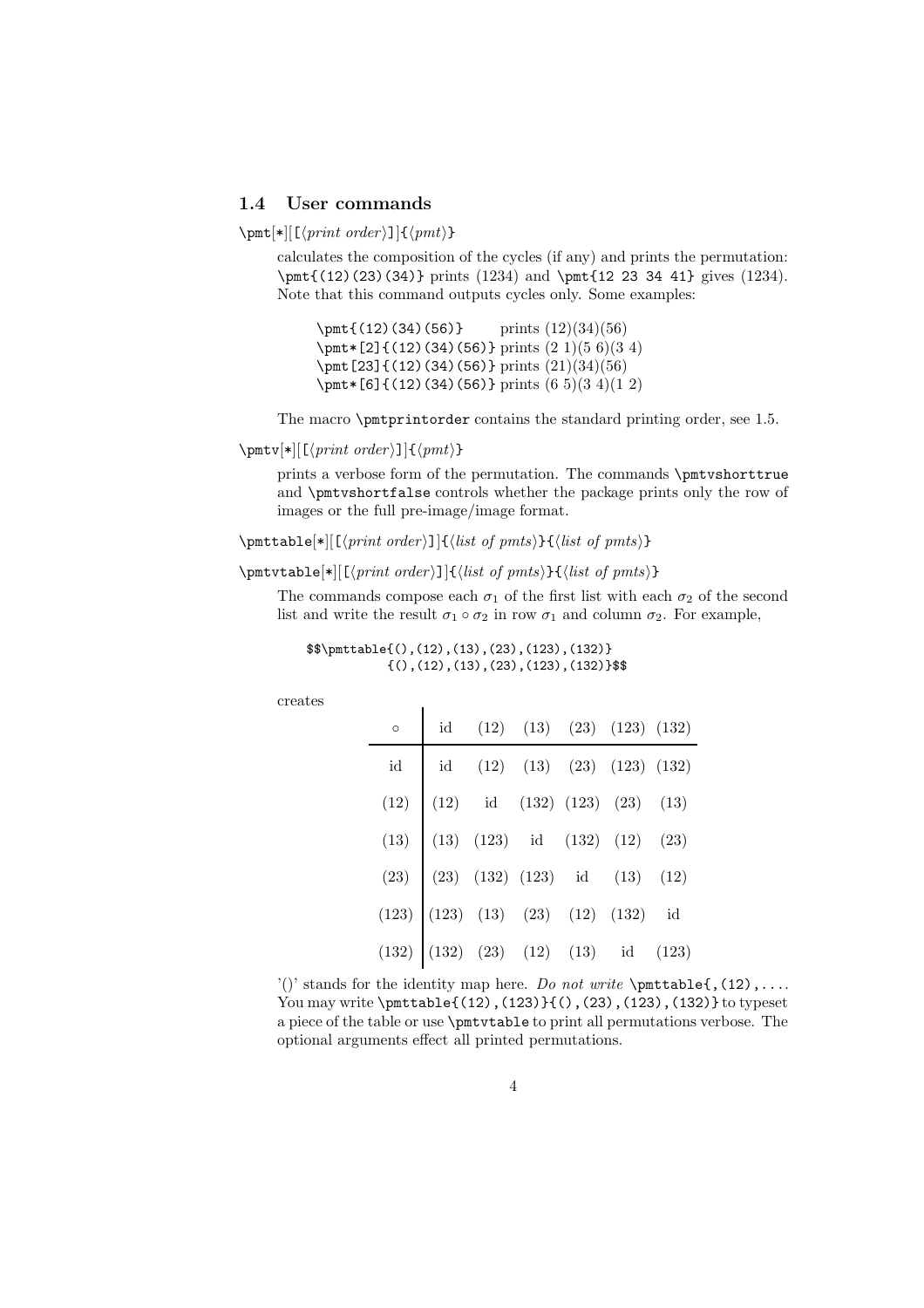If you create really big tables like the one of  $S_5$ , you surely want to cut the whole table in pieces and produce subtables on different pages. This leads to alignment problems since the first column on the first page need not to have the width of the first column on the second page. Bad luck!

Now we discuss how to calculate with the permute package. Let *current pmt* denote the (internal) current permutation and  $\langle name \rangle$  another internal (stored) permutation.

| $\pm 1$ oad $\{\langle name \rangle\}$                      | $\langle current \ pmt \rangle \leftarrow \langle name \rangle$                                      |
|-------------------------------------------------------------|------------------------------------------------------------------------------------------------------|
| $\mathsf{name}\$                                            | $\langle name \rangle \leftarrow \langle current \; pmt \rangle$                                     |
| $\partial[\langle name \rangle]$                            | $\langle current \ pmt \rangle \leftarrow identity map$                                              |
| $\mathcal{S}[\langle name \rangle] {\langle pmt \rangle}$   | $\langle current \; pmt \rangle \leftarrow \langle pmt \rangle \circ \langle current \; pmt \rangle$ |
| $\mathcal{L}[\langle name \rangle] \{\langle pmt \rangle\}$ | $\langle current \; pmt \rangle \leftarrow \langle current \; pmt \rangle \circ \langle pmt \rangle$ |
| $\pm\$ [ <i>print</i> ]\n[ <i>print order</i> ]\n]          | prints $\langle current \ pmt \rangle$ .                                                             |
| $\pm \sqrt{\frac{\mu}{\left[\frac{\gamma}{\gamma}\right]}}$ | prints $\langle current \ pmt \rangle$ .                                                             |

\pmtimageof[[*name*]]{*pre-image*}

prints image of  $\langle pre\text{-}image \rangle$  under  $\langle current \text{ }pm1 \rangle$ .

```
\pmtpreimageof[[name]]{image}
```
prints pre-image of  $\langle image \rangle$  under  $\langle current \ pmt \rangle$ .

If you use any optional  $[\langle name \rangle]$ , this permutation replaces  $\langle current \ pmt \rangle$ . For example,  $\partial$  is the permutation a to be the identity map or  $\mathcal{D}$   $\{\pm\}$  performs  $a \leftarrow \langle pmt \rangle \circ a$ .

Finally examples which all print the result of  $\begin{pmatrix} 1 & \cdots & k & l & \cdots & n \\ f(1) & \cdots & f(k) & f(l) & \cdots & f(n) \end{pmatrix} \circ (kl)$ , namely  $\begin{pmatrix} 1 & \dots & k & l & \dots & n \\ f(1) & \dots & f(l) & f(k) & \dots & f(n) \end{pmatrix}$ .

```
\pmtid
\pmod{1{f(1)} \ldots k{f(k)} 1{f(1)} \ldots n{f(n)}\pmtcirc{(kl)}
\pmtvprint[1\ldots kl\ldots n]
```

```
\pmtid
\pmtdo{(kl)}
\phi{1{f(1)} k{f(k)} 1{f(1)} n{f(n)}\pmtvprint[1\ldots kl\ldots n]
```
We can drop the two **\ldots** pairs (also in the first example) since image and pre-image are equal.